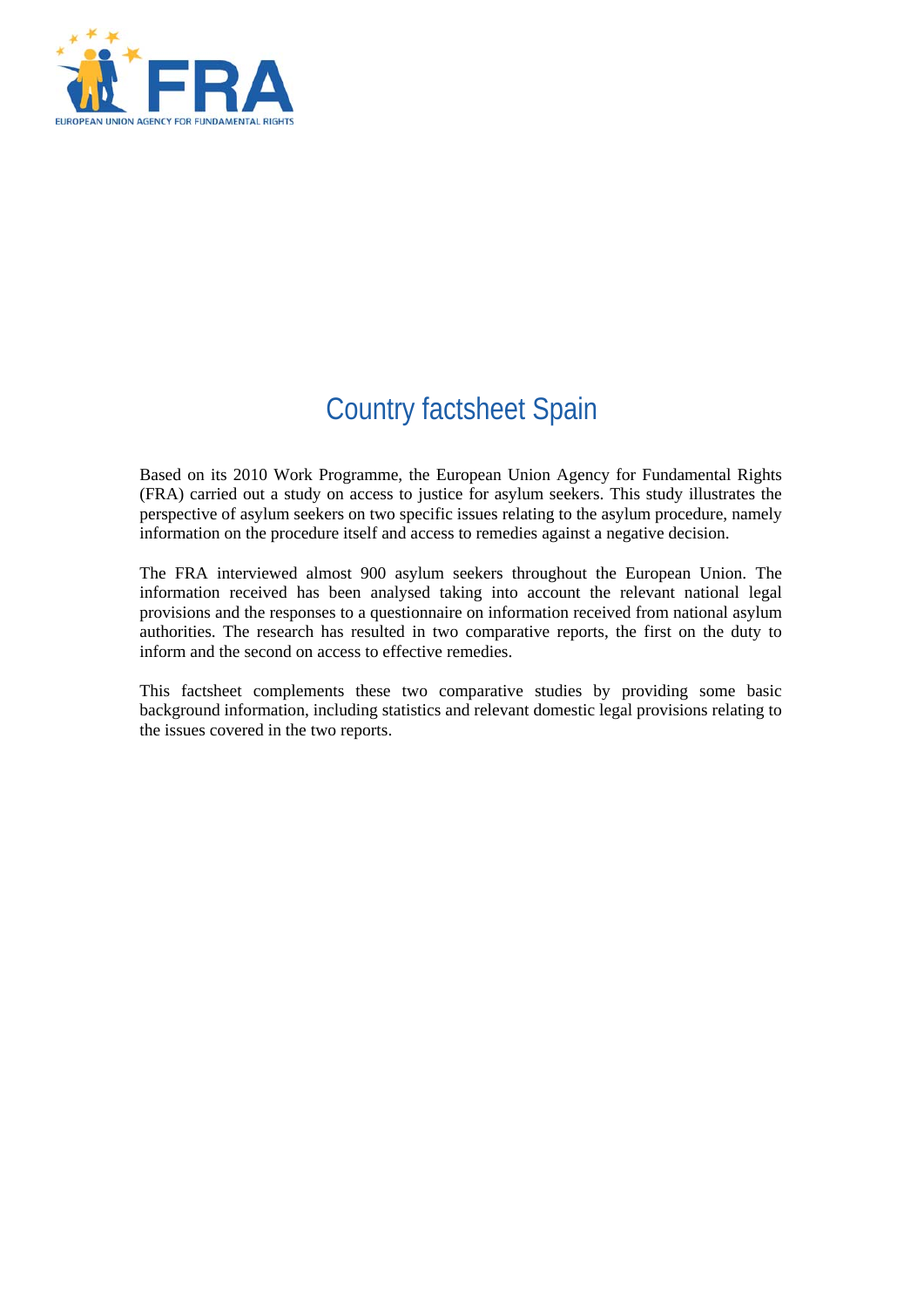# 1. Statistics

 **Statistics on asylum applications (Total and top 10 nationalities)**

| <b>2009 Top 10 Nationalities</b>      | <b>2008 Top 10 Nationalities</b> |                                       |       |
|---------------------------------------|----------------------------------|---------------------------------------|-------|
| Total                                 | 3,005                            | Total                                 | 4,515 |
| Nigeria                               | 460                              | Nigeria                               | 810   |
| <b>Ivory Coast</b>                    | 305                              | Colombia                              | 750   |
| Colombia                              | 255                              | <b>Ivory Coast</b>                    | 500   |
| Algeria                               | 180                              | Somalia                               | 195   |
| Guinea                                | 130                              | Algeria                               | 150   |
| Congo, the Democratic Republic of the | 115                              | Sudan                                 | 125   |
| Cameroon                              | 110                              | Morocco                               | 120   |
| Somalia                               | 105                              | Cuba                                  | 120   |
| Cuba                                  | 85                               | Congo, the Democratic Republic of the | 105   |
| Morocco                               | 70                               | Guinea                                | 100   |

**Statistics on first instance asylum decisions (Total positive decisions - top five nationalities)** 

| 2009     |                                                     |                                           |                           |                 |                                        |                                       |                                                   |
|----------|-----------------------------------------------------|-------------------------------------------|---------------------------|-----------------|----------------------------------------|---------------------------------------|---------------------------------------------------|
|          | <b>Geneva</b><br><b>Convention</b><br><b>Status</b> | <b>Subsidiary</b><br>protection<br>status | Humanitarian <sup>1</sup> | <b>Rejected</b> | <b>Total</b><br>number of<br>decisions | <b>Total</b><br>positive<br>decisions | Recognition<br>rate <sup>2</sup><br>$\frac{1}{2}$ |
| Total    | 180                                                 | 160                                       | 10                        | 4.140           | 4,490                                  | 350                                   | 7.8                                               |
| Cuba     |                                                     | 40                                        |                           | 90              | 135                                    | 45                                    | 33.3                                              |
| Unknown  | 30                                                  |                                           |                           | 10              | 45                                     | 35                                    | 77.8                                              |
| Iraq     | 15                                                  | 20                                        |                           | 10              | 45                                     | 35                                    | 77.8                                              |
| Congo    | 20                                                  | 10                                        |                           | 100             | 125                                    | 25                                    | 20.0                                              |
| Colombia | 15                                                  | 10                                        |                           | 1,005           | 1,030                                  | 25                                    | 2.4                                               |

**Statistics on final decisions (Total positive decisions - top five nationalities)** 

| 2009              |                                              |                                           |                           |                 |                                        |                                       |                                                          |
|-------------------|----------------------------------------------|-------------------------------------------|---------------------------|-----------------|----------------------------------------|---------------------------------------|----------------------------------------------------------|
|                   | Geneva<br><b>Convention</b><br><b>Status</b> | <b>Subsidiary</b><br>protection<br>status | Humanitarian <sup>1</sup> | <b>Rejected</b> | <b>Total</b><br>number of<br>decisions | <b>Total</b><br>positive<br>decisions | <b>Recognition</b><br>rate <sup>2</sup><br>$\frac{0}{0}$ |
| Total             | 25                                           |                                           | n.a.                      | 1,685           | n.a.                                   | n.a.                                  |                                                          |
| Colombia          | 15                                           |                                           | n.a.                      | 470             | n.a.                                   | n.a.                                  |                                                          |
| Equatorial Guinea |                                              |                                           | n.a.                      | 10              | n.a.                                   | n.a.                                  |                                                          |

*Notes: These tables are based on categories used by Eurostat. The way Eurostat presents its data may not necessarily correspond to categories used at national level. This can particularly be the case with statistics provided under 'humanitarian status'. For a more detailed understanding of the data, the reader is invited to consult national statistics at:* 

*[http://www.mir.es/MIR/PublicacionesArchivo/publicaciones/catalogo/Asilo.html.](http://www.mir.es/MIR/PublicacionesArchivo/publicaciones/catalogo/Asilo.html)* 

*Data has been rounded to the nearest 5. Due to the rounding, the sum of individuals may not necessarily match the given total. 0 means less than 3; n.a. = not available. The Democratic Republic of the Congo.* 

<sup>1</sup> Covering persons granted authorisation to stay for **humanitarian reasons** under national law by *administrative or judicial bodies. It includes persons who are not eligible for international protection as currently defined in the first stage legal instruments but are nonetheless protected against removal under the obligations that are imposed on all Member States by international refugee or human rights instruments or on the basis of principles flowing from such instruments.* 

*2 The recognition rate corresponds to the proportion of positive first instance or final on appeal decisions out of the total number of decisions in 2009. Positive decisions include the provision of refugee status, subsidiary protection and humanitarian protection (where data is available).* 

*Source: [Eurostat](http://epp.eurostat.ec.europa.eu/), Data extracted on 01 September 2010.*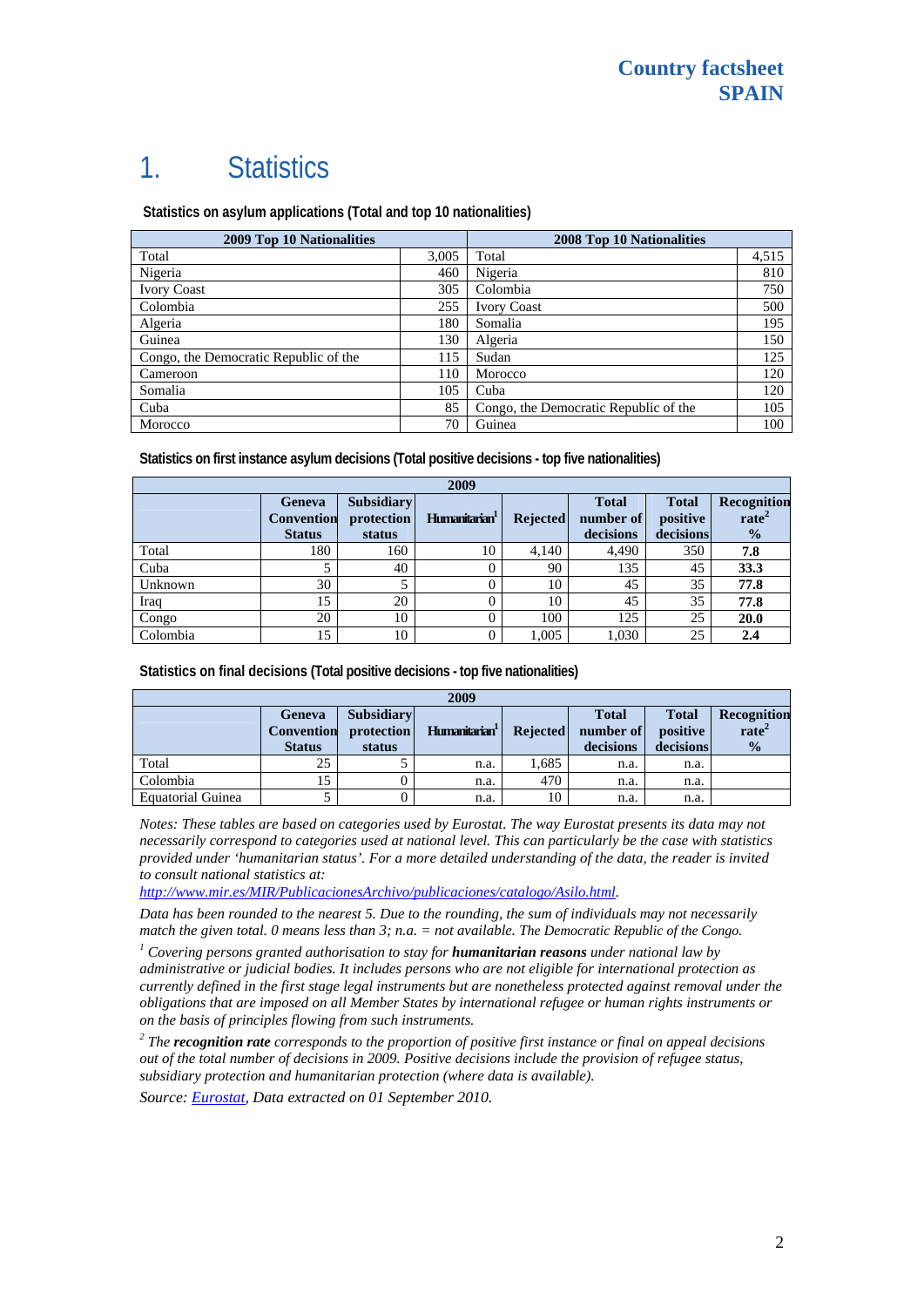# 2. Background Information

### Asylum act<sup>[1](#page-2-0)</sup>

[Law 12/2009 regulating the Right to Asylum and to Subsidiary Protection](http://www.mir.es/SGACAVT/derecho/le/le12_2009.html) 

### Asylum authorities

#### **First instance authority**

[Ministry of Interior](http://www.mir.es/SGACAVT/extranje/asilo_refugio/) - Asylum and Refugee Office (OAR), which takes decisions upon proposals made by the Interministerial Commission on Asylum

#### **Second instance authority**

1

Administrative judges of the National High Court (in charge of appeals against decisions on inadmissibility)

Administrative Chamber of the National High Court (in charge of appeals against decisions issued in the regular procedure)

# 3. Duty to inform asylum seekers

Article 17(3) of the Asylum Law states that the asylum seeker will be informed, upon presentation of his/her asylum application, in a language the asylum seeker understands, of the procedure to be followed, the rights and obligations throughout the procedure as well as of the possible consequences in case of breach of the obligations or lack of cooperation with the authorities. Applicants are also informed of their right to contact UNHCR or other legally recognized NGOs.

In August 2010, the Asylum and Refugee Office provided the following information to the FRA as regards written information materials.

| <b>Written information</b><br>materials | Information leaflet translated into 11 languages. |  |  |  |
|-----------------------------------------|---------------------------------------------------|--|--|--|
| <b>Provided when?</b>                   | Before or at the time of lodging the application. |  |  |  |
| <b>Provided by whom?</b>                | By the body where the application is lodged.      |  |  |  |
| Has an evaluation of                    |                                                   |  |  |  |
| information tools been                  | No.                                               |  |  |  |
| carried out?                            |                                                   |  |  |  |

<span id="page-2-0"></span> $1$ <sup>1</sup> The legal information in this factsheets has been updated to reflect the situation on 1 September 2010.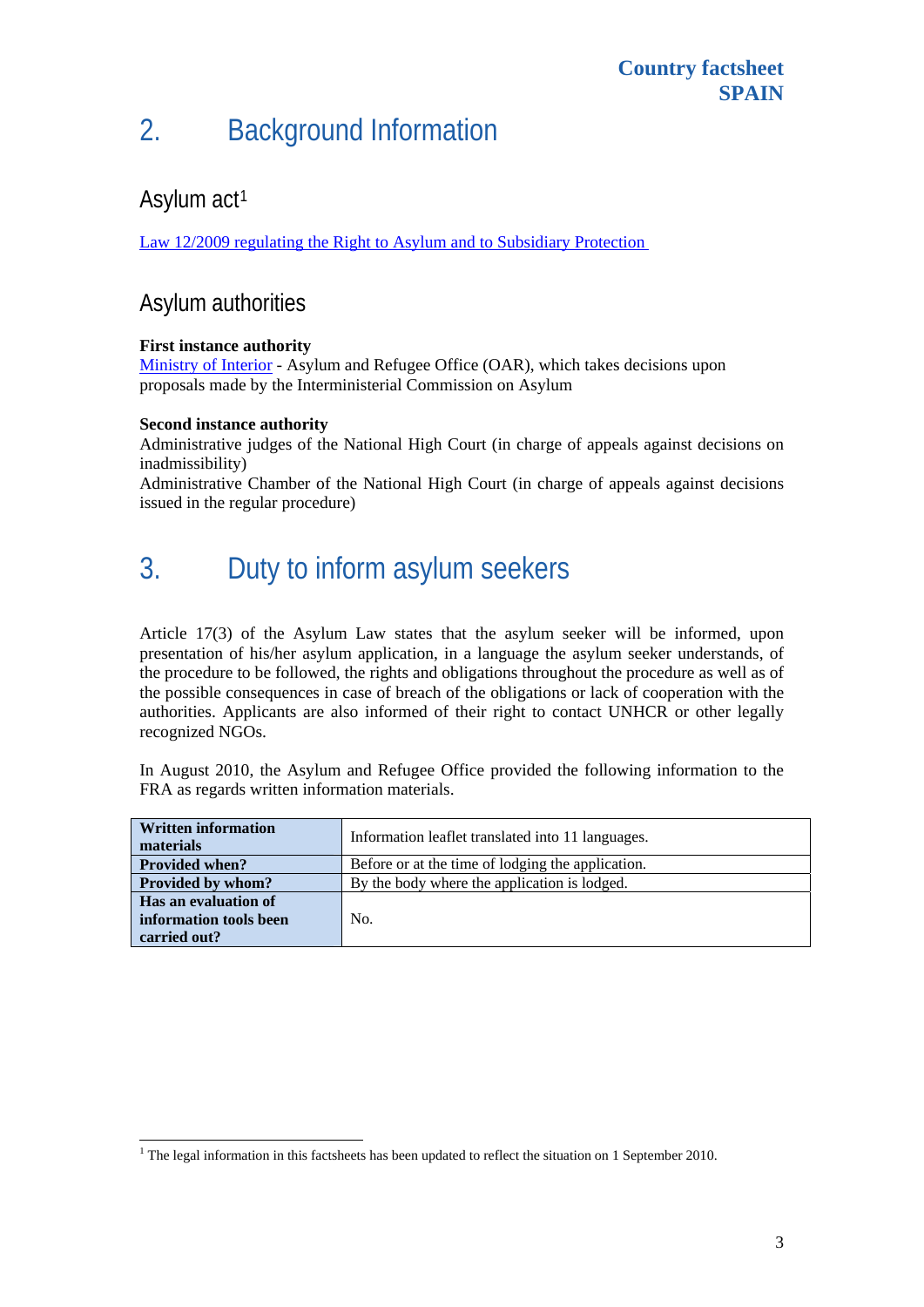# 4. Effective Remedy (Art. 39 APD)

### Type of procedures

The legislation introduces, besides a regular procedure, a special admissibility procedure, and an accelerated border and an accelerated in-country procedure.

An asylum application may be declared inadmissible within a special admissibility procedure if, *inter alia*, Spanish authorities are not responsible for examining the application pursuant to the Dublin II Regulation; or in accordance with the International Agreements to which Spain is a party; when the applicant is a national of a Member State of the European Union; when the applicant has been recognised as a refugee and has the right to reside in or to obtain international protection in a third State; the asylum seeker comes from a safe third country, or in *res judicata* cases. The decision on inadmissibility shall be notified to the applicant within a month of the submission of his/her application (Article 20).

An application lodged at the border (or in detention) will be examined in an accelerated procedure and will either be admitted for further examination in the regular procedure, or declared inadmissible (e.g. in case of Dublin, Article 21), or rejected (Article 21(2)). A decision in the accelerated border procedure must be adopted within four days of the submission of the application (Article  $21(1)$ ). This period may exceptionally be extended by order of the Minister of Interior to a maximum of 10 days upon the reasoned request submitted by the UNHCR (Article  $21(3)$ ) in those cases in which exclusion considerations arise.

An accelerated procedure in-country (or urgent procedure) may be initiated *ex officio* or upon the applicant's request, and shall be completed within the time period envisaged for the regular procedure reduced by half (Article 25). This procedure may be used in cases of, for example, well-founded applications; applications submitted by persons with specific needs (e.g. unaccompanied minors); applicants coming from a safe country of origin; when the applicant without reasonable cause files the application after the time period of one month; when the applicant is subject to any of the grounds for exclusion, or in cases when the asylum seeker does not manifestly qualify for international protection. A decision in the regular procedure should be taken within six months of the application being lodged (Article 24(3)).

### Duty to state reasons for rejection and procedure to appeal

Article 54(1) of the Administrative Procedural Law (APL) requires that the reasons in fact and law for the adoption of administrative acts shall always be briefly stated. Moreover, Article 58(2) of the APL requires the decision to indicate if an appeal may be lodged and, if so, to whom and within what deadline. The asylum legislation contains a special provision on the duty to provide a reasoned decision, issued in the border procedure, to the applicant who should be notified within four days form the date of its issuance (Article  $21(1)$ ). The same duty applies to the decisions on inadmissibility of the asylum application (Article 20(1)).

### Time limits for appeal

Applicants can request an administrative review of the decision before the same authority or a judicial review (Article 29(1)). The latter has to be lodged within two months (Article 29 of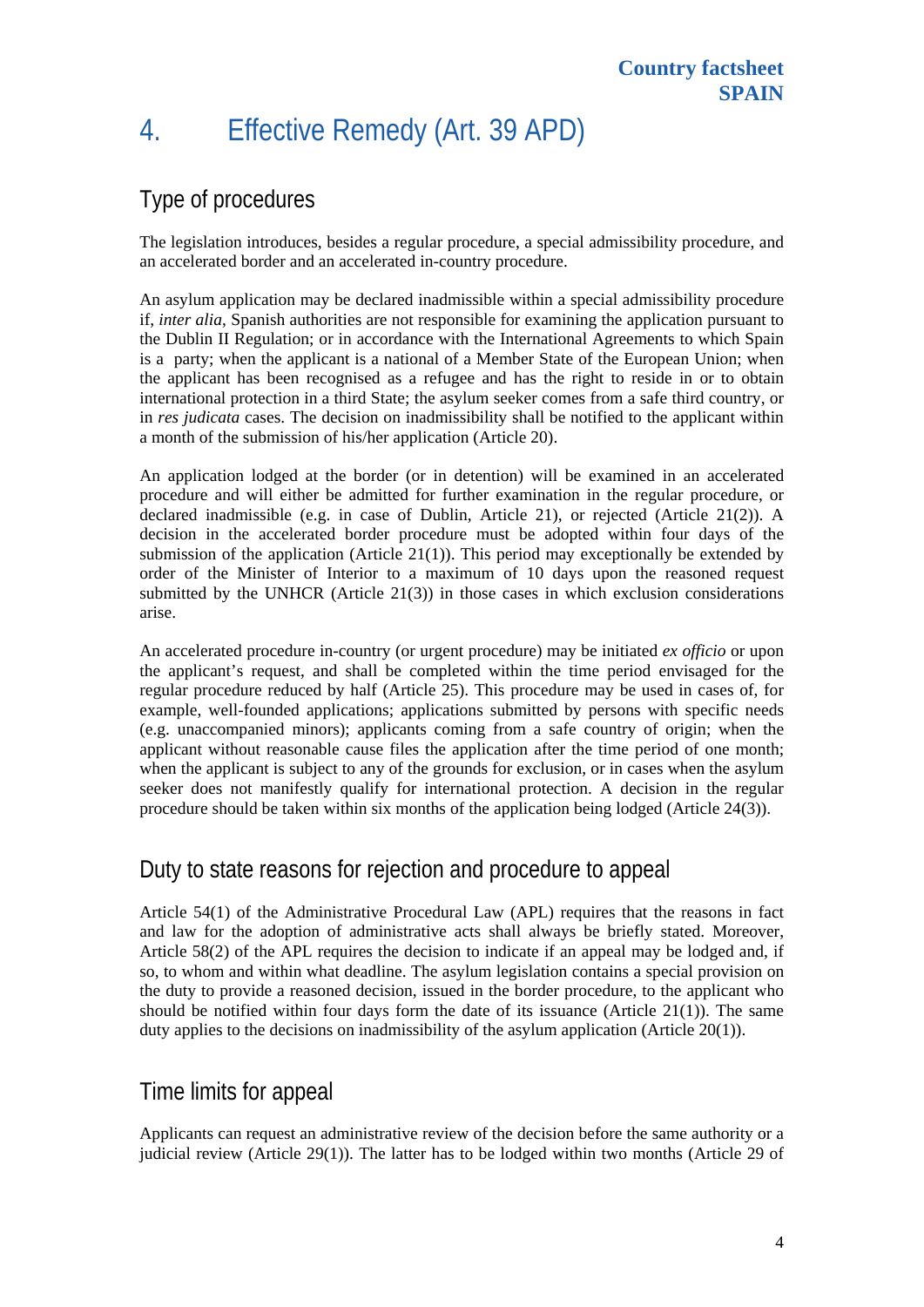#### **Country factsheet SPAIN**

the Asylum Law and Article 46 of the Law 29/1998 on the Contentious Administrative Jurisdiction). In the accelerated border procedure, applicants have first to request a reexamination of the decision taken within two days of the notification of a decision (Article 21(4)). After exhausting the possibility of re-examination, the asylum seeker may either request an administrative review or a judicial review.

| <b>Type of procedure</b>                                            | <b>Time limits</b>                                            | <b>Right to remain</b>                                                                                                               |  |  |
|---------------------------------------------------------------------|---------------------------------------------------------------|--------------------------------------------------------------------------------------------------------------------------------------|--|--|
| Regular procedure as well as<br>accelerated in-country<br>procedure | 2 months                                                      | Suspensive effect may be granted upon the<br>submission of the application on suspension.                                            |  |  |
| Admissibility procedure                                             | 2 months                                                      | Suspensive effect may be granted upon the<br>submission of the application on suspension.                                            |  |  |
| Accelerated border procedure                                        | 2 days for<br>reexmination/2<br>months for<br>judicial review | Automatic suspensive effect during the re-<br>examination application for suspension has to be<br>lodged in case of judicial review. |  |  |

## Right to remain in the country during appeal

Article 18(1)(d) guarantees the right to the asylum seeker to have any process of removal, expulsion or extradition suspended which could affect him/her. Article 19 similarly provides for the suspension of the removal of an alien once he/she submits the asylum application, until the issuance of the final decision, except in certain circumstances defined by law. In this sense, Article 19(3) establishes that an applicant may be handed over or extradited, when appropriate, to another member state of the EU by virtue of the obligations pursuant to a European arrest and delivery warrant or to a non-EU member country before International Criminal Court entities. However, Article 29(2) envisages a request for suspensive effect to be lodged together with the appeal. Such request will automatically be dealt with as a request for an urgent precautionary measure (under Article 135 of the Law on the Contentious Administrative Jurisdiction). This implies automatic provisional suspensive effect until a decision is taken on the urgent precautionary measure within three days. The re-examination of the negative decision issued in the accelerated border procedure does have automatic suspensive effect (Article 21(4)).

### Legal Aid

Article 16(2) of the Asylum Law entitles the asylum seekers to legal aid, which extends to the formalisation of the application and all the proceedings. Legal assistance is mandatory when the applications are examined in the accelerated border procedure. Furthermore, Article 18(1) on the rights and obligations of the asylum seekers similarly guarantees the right to legal aid. Article 22 of the Law No. 4/2000 (Aliens Law) states that foreigners who lack sufficient economic resources shall have a right to free legal assistance in all procedures regarding asylum.

Article 18(1)(e) guarantees the asylum seeker the right to know the content of the personal file at any time.